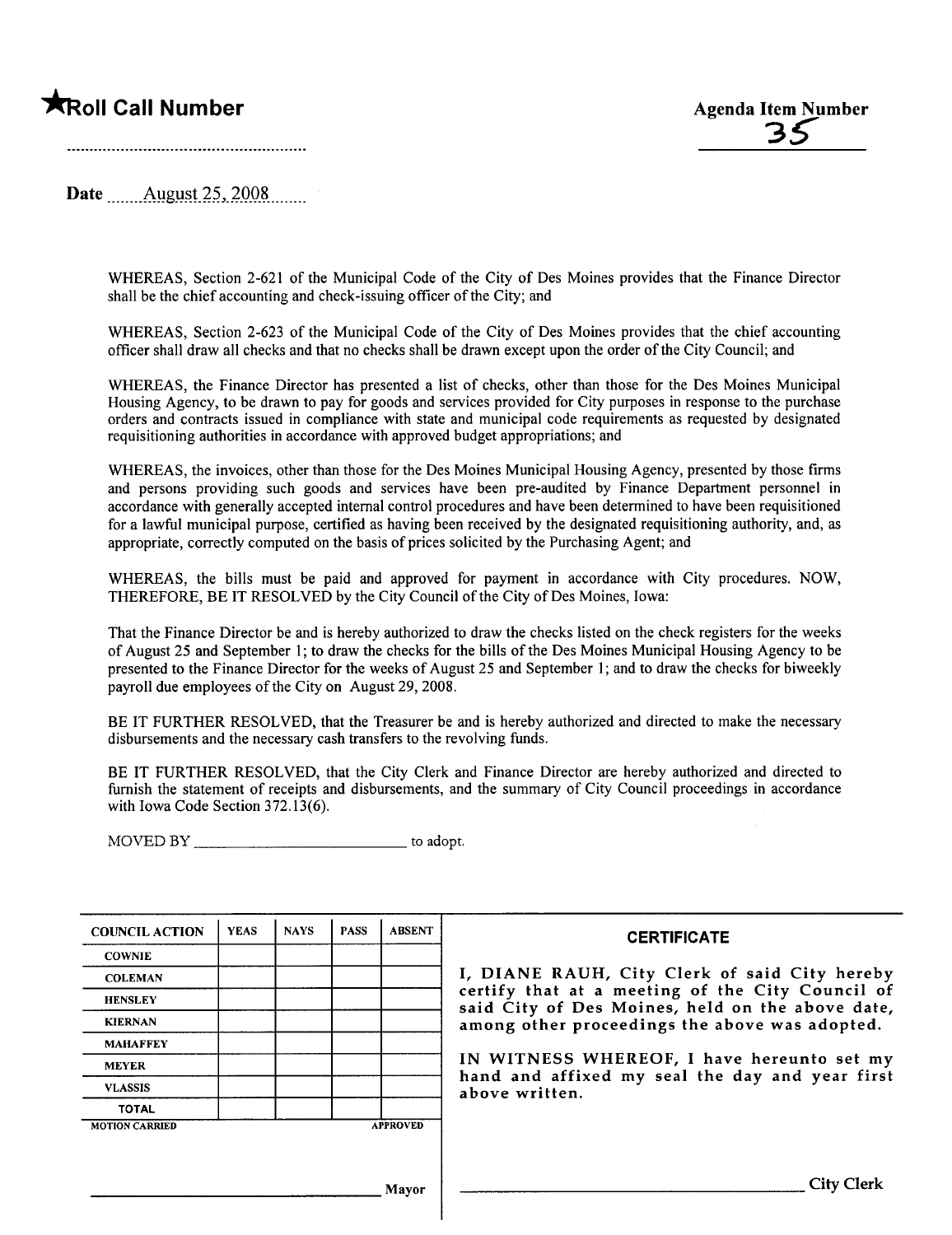### DES MOINES ENGINEERING DEPARTMENT CONSTRUCTION CONTRACT PARTIAL PAYMENT REQUEST

# $\sum_{\text{city of reference model}}$ ,.,.WWW

### For Check Register of August 15, 2008 As approved by City Council on August 11, 2008

(Roll Call No. 08-)  $1446$ 

August 08, 2008 Page No. I

The City Engineer has certified that the work performed associated with the following listed construction contract partial payments has been constructed in substantial compliance with the plans and specifications, and hereby requests that the Finance Department process payment to the following contractors:

| <b>Activity ID</b> | <b>Project Title</b>                                                | <b>Contractor</b>                                                                                               | Partial<br><b>Payment</b><br>No. | Partial<br>Payment<br>Amount |
|--------------------|---------------------------------------------------------------------|-----------------------------------------------------------------------------------------------------------------|----------------------------------|------------------------------|
| 04-2007-015        | Police Station Emergency Generator                                  | <b>Stroh Corporation</b><br>Patrick J. Miller,<br>President/CEO<br>5000 Park Avenue<br>Des Moines, IA 50321     | 03                               | \$40,398.75                  |
| 06-2007-018        | Pennsylvania Avenue Widening - Buchanan Street<br>to Filmore Street | Sternquist Construction Inc.<br>Britt Sternquist, President<br>1110 N 14th Street<br>Indianola, IA 50125        | 02                               | \$67,490.23                  |
| 07-2006-006        | 21st Street and Carpenter Avenue Storm Sewer<br>Improvements        | Reilly Construction Co., Inc.<br>Chris R. Reilly, President<br>110 Main Street<br>PO Box 99<br>Ossian, IA 52161 | 03                               | \$65,715.68                  |
| 07-2008-003        | 2008 Sanitary Sewer Repair Program                                  | The Underground Company,<br>Ltd.<br>Duane Burkhardt, President<br>12245 Dakota Street<br>Carlisle, IA 50047     | 02                               | \$77,548.50                  |
| 08-2006-007        | Dean's Lake Storm Water Pump Station                                | Herberger Construction Co.,<br>Inc.<br>Dean Herberger, President<br>2508 West 2nd Avenue<br>Indianola, IA 50125 | 09                               | \$81,199.25                  |
| 10-2008-001        | ADA Phase 1 Interior Remodeling                                     | Azcon Inc.<br>Lawrence M. Wolinski,<br>President<br>11185 NW 52nd Avenue<br>Grimes, IA 50111                    | 06                               | \$38,685.90                  |
| 12-2007-001        | Skywalks 11D-12D & 11C-12B at Allied                                | Neumann Brothers, Inc.<br>Marshall G. Linn III,<br>President/CEO<br>1435 Ohio Street<br>Des Moines, IA 50314    | 07                               | \$89,706.60                  |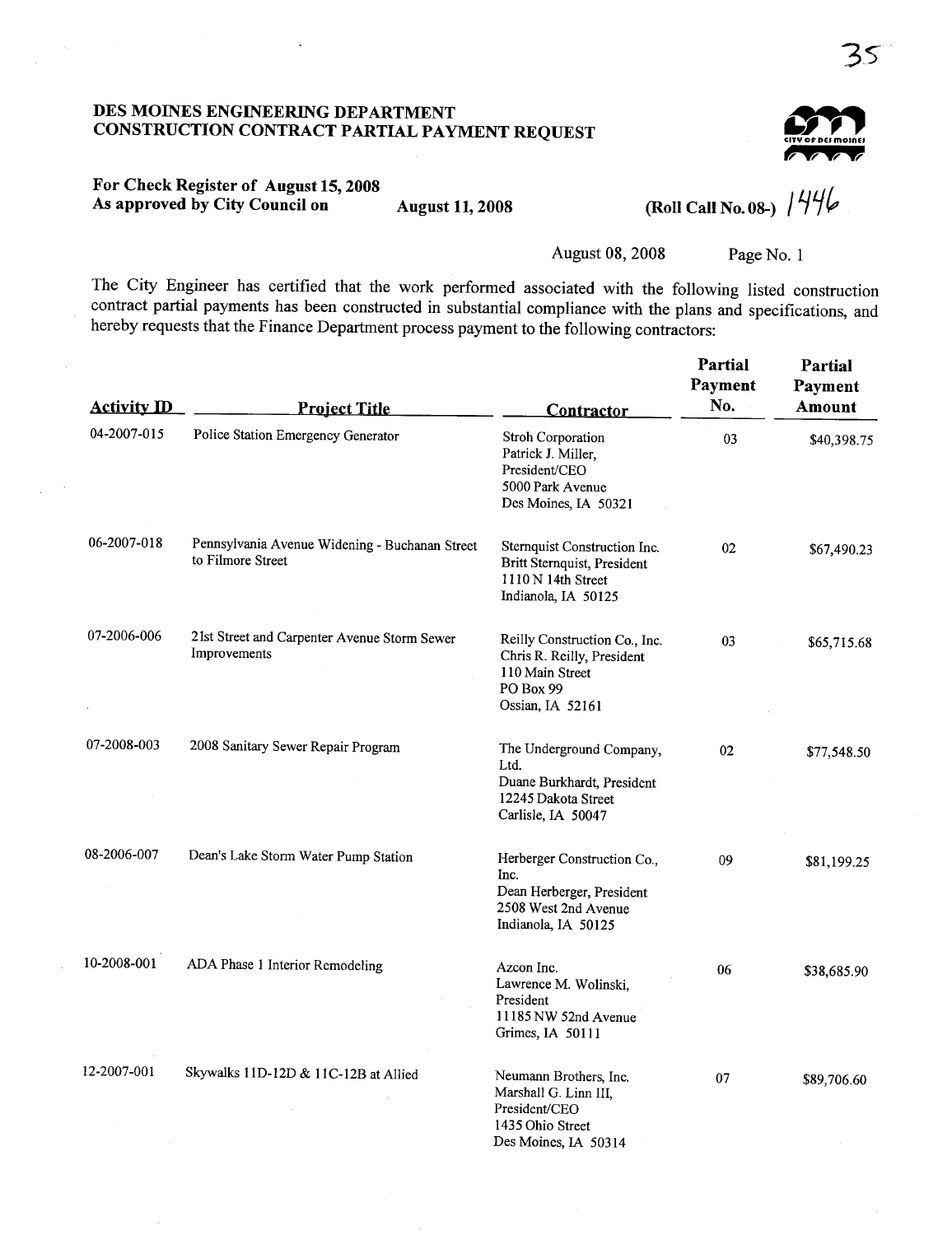### DES MOINS ENGINERIG DEPARTMENT CONSTRUCTION CONTRACT PARTIAL PAYMENT REQUEST



## For Check Register of August 15, 2008 As approved by City Council on August 11, 2008 (Roll Call No. 08-)  $1444$

August 08, 2008 Page No.2

| <b>Activity ID</b> | <b>Project Title</b>                                                                                      | Contractor                                                                                                                      | Partial<br><b>Payment</b><br>No. | Partial<br>Payment<br>Amount |
|--------------------|-----------------------------------------------------------------------------------------------------------|---------------------------------------------------------------------------------------------------------------------------------|----------------------------------|------------------------------|
| 12-2007-003        | Southeast Connector - Des Moines River Bridge<br>with Levee, Sanitary Sewer, and Water Main<br>Relocation | United Contractors, Inc. and<br>Subsidiaries<br>Gary B. Sandquist, President<br>$6678$ N.W. $62nd$ Avenue<br>Johnston, IA 50131 | 06                               | \$405,740.00                 |
|                    | NHSX-U-1945(402)--8S-77, NHSX-U-1945(403)--8S-77, NHSX-U-1945(405)--8S-77                                 |                                                                                                                                 |                                  |                              |

Jeb E. Brewer, P.E. Des Moines City Engineer Jeb E. Br<br>Des Moir

Requested by: Funds available:

1 ( W/ W /2 sca

Allen McKinley Des Moines Finance Director